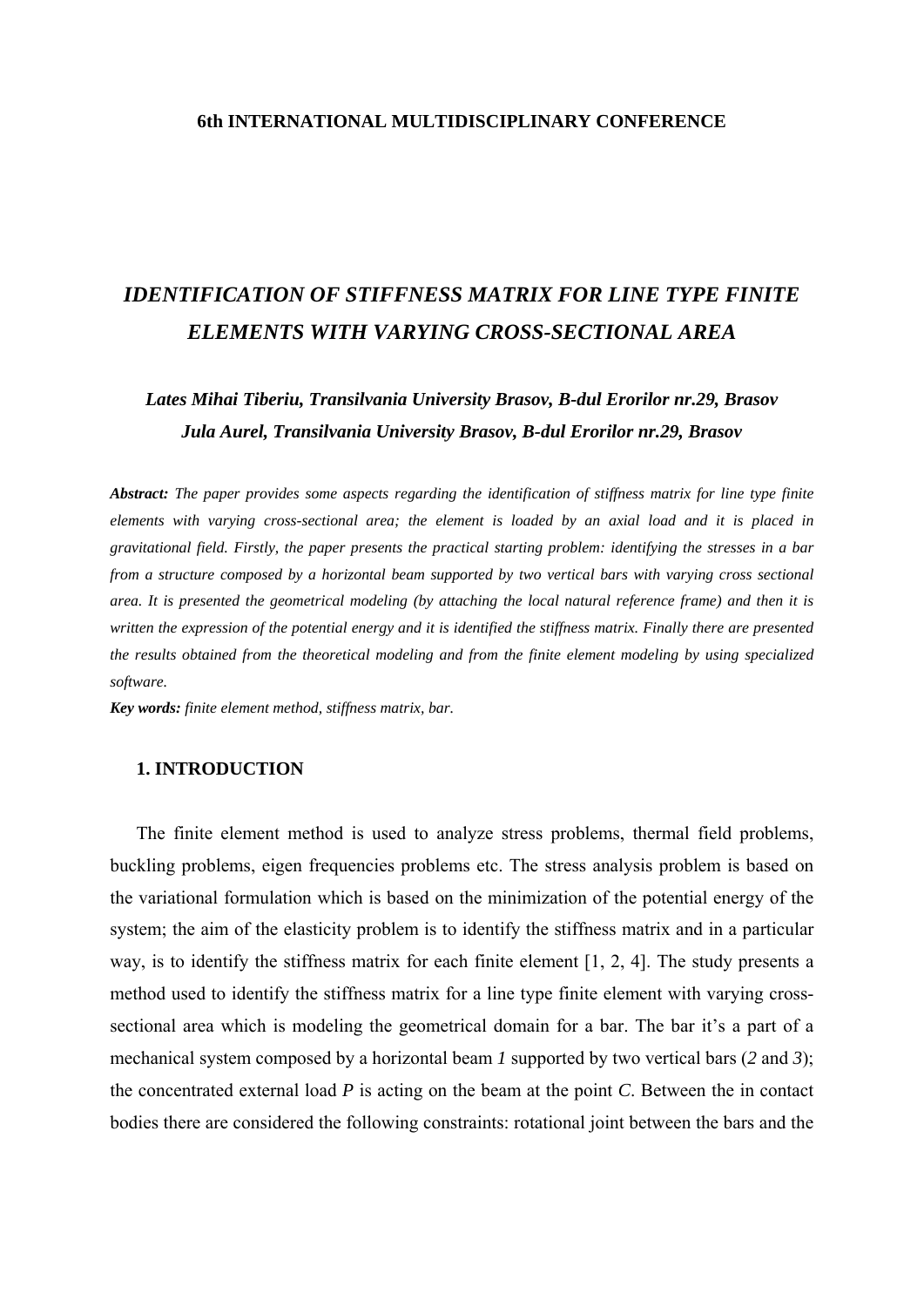horizontal beam and between the bar *3* and the ground; a clamp between the bar *2* and the ground (figure 1).



Fig.1 *The mechanical system* 

# **2. THEORETICAL ASPECTS**

 To obtain the stiffness matrix for the line type finite element with varying cross-sectional area firstly it is done the geometrical modeling (figure 2); A local ξ − natural reference frame [3, 4] is attached to the reference finite element and it is written the approximation function for the linear modeling

$$
y = a_0 + a_1 \xi , \qquad (1)
$$



Fig.2 *The bar with varying cross-sectional area* for *y*=*y*<sub>i</sub> and *y*=*y*<sub>j</sub> it results  $\xi$ =-1 and, respectively,  $\xi$ =1; *a*<sub>0</sub>, *a*<sub>1</sub> are the unknown polynomial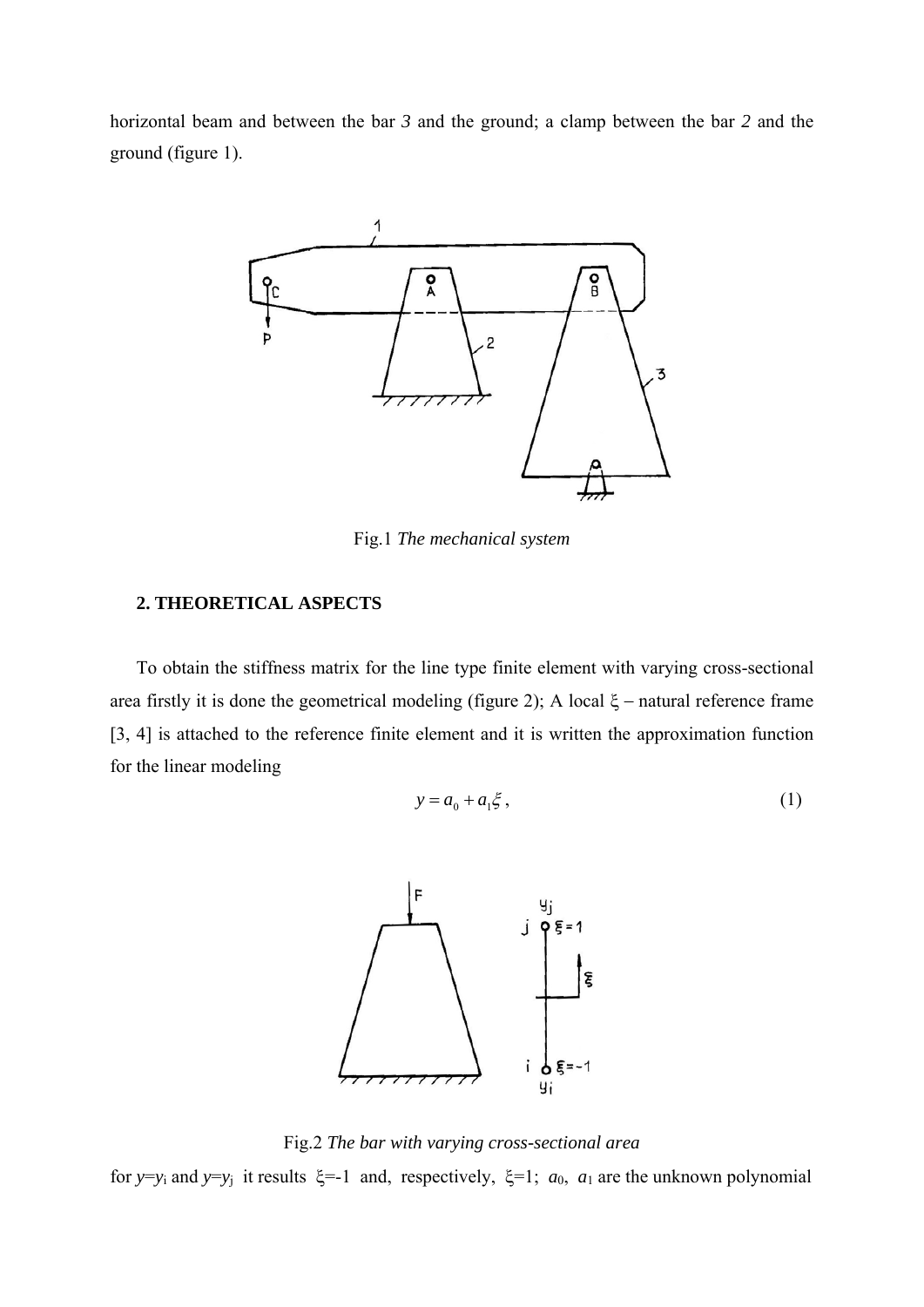coefficients; *i* and *j* are the finite element's nodes. The expression of the approximation function will be

$$
y = \frac{1}{2} (1 - \xi) y_i + \frac{1}{2} (1 + \xi) y_j
$$
 (2)

and it can be written the shape functions [1, 2, 4]

$$
N_i = \frac{1}{2}(1 - \xi), \ N_j = \frac{1}{2}(1 + \xi).
$$
 (3)

The expression for the linear varying cross-sectional area is represented by the equation

$$
A = N_i A_i + N_j A_j, \qquad (4)
$$

where  $A_i$  and  $A_j$  are the areas for the node *i* and the node *j*.

 Generally, for the body to be in equilibrium, its potential energy must be a minimum. The general expression for the potential energy is [1, 4]

$$
\Pi = \Lambda - W \,, \tag{5}
$$

where  $\Lambda$  represents the strain energy

$$
\Lambda = \frac{1}{2} \int_{V} [\varepsilon]^{r} [E] [\varepsilon] dV \tag{6}
$$

and  $W$  – the work done by the external loads acting on the body

$$
W = [F]^{t}[d]. \tag{7}
$$

The parameters signification from the upper equations is:  $[\varepsilon]$  – strains matrix;  $[E]$  – elasticity matrix; [*F*] – external loads matrix; [*d*] – displacements vector.

For a linear modeling of the displacements (with  $v_i$  and  $v_j$  the nodal displacements)

$$
v = N_i v_i + N_j v_j, \tag{8}
$$

it can be written the expression

$$
[\varepsilon] = \varepsilon_y = \frac{dv}{dy} = \frac{dv}{d\xi} \frac{d\xi}{dy} = \frac{v_j - v_i}{y_j - y_i}.
$$
\n(9)

 For a homogenous and isotropic material [*E*]=*E*. The differential volume operator is

$$
dV = d(Ay) = \frac{1}{2} [(A_j y_j - A_i y_i) + \xi (A_i y_i - A_i y_j - A_j y_i + A_j y_j)] d\xi.
$$
 (10)

The expression of the potential energy will be

$$
\Pi = \frac{1}{4} E \left( \frac{v_j - v_i}{y_j - y_i} \right)^2 \left[ \int_{-1}^{1} (A_j y_j - A_i y_i) d\xi + \int_{-1}^{1} \xi (A_i y_i - A_i y_j - A_j y_i + A_j y_j) d\xi \right] - \left[ F \right]^{r} [d], (11)
$$

or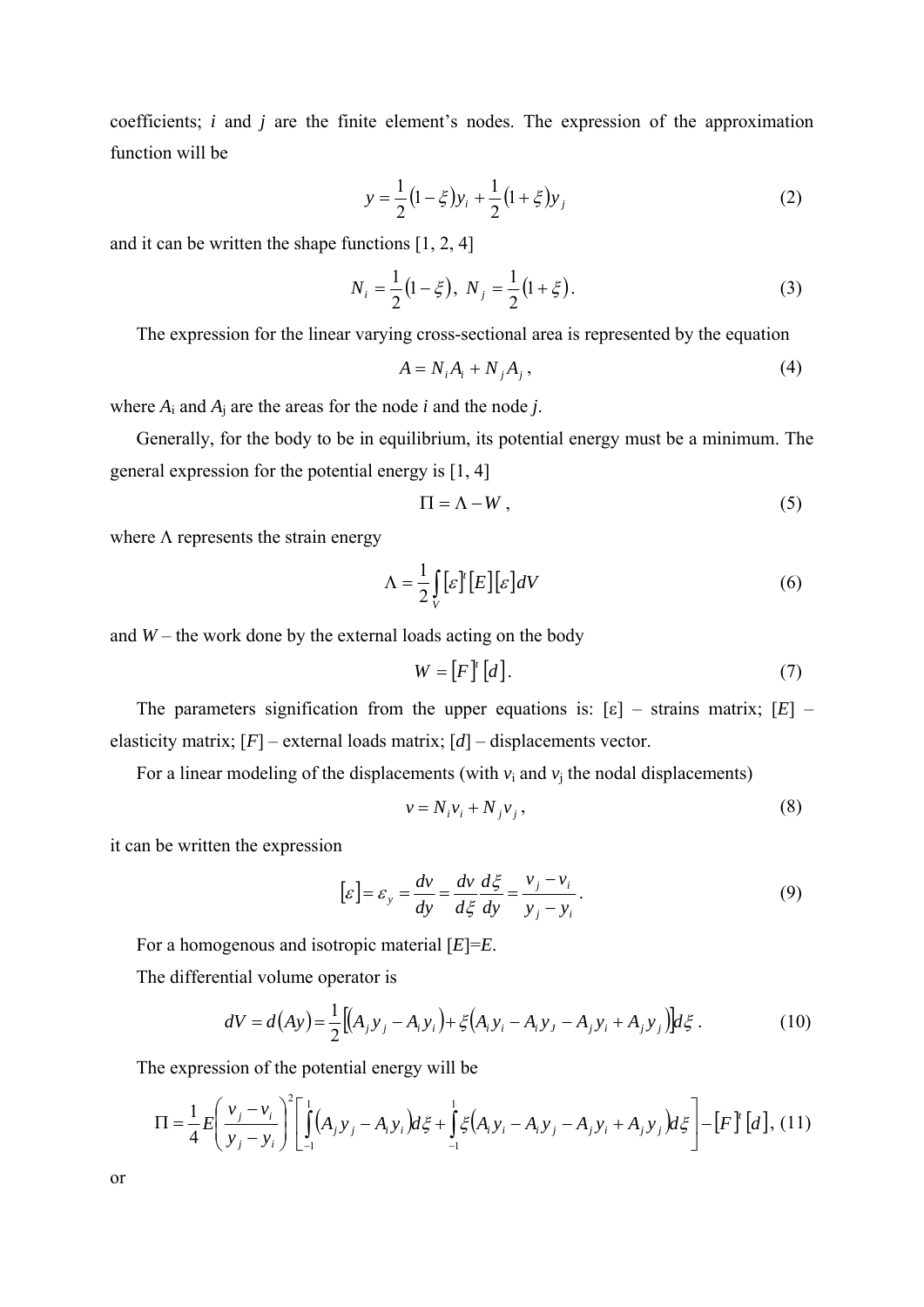$$
\Pi = \frac{1}{2} E \left( \frac{v_j - v_i}{y_j - y_i} \right)^2 (A_j y_j - A_i y_i) - [F]^t [d].
$$
 (12)

 For the body to be in equilibrium, its potential energy must be a minimum; so it means Π=min; in mathematical way it means

$$
\delta \Pi = \frac{\partial \Pi}{\partial v_i} \delta v_i + \frac{\partial \Pi}{\partial v_j} \delta v_j = 0 \tag{13}
$$

and because  $\delta v_i \neq 0$  and  $\delta v_i \neq 0$  it means

$$
\begin{cases}\n\frac{\partial \Pi}{\partial v_i} = 0, \\
\frac{\partial \Pi}{\partial v_j} = 0\n\end{cases}
$$
\n(14)

so

$$
\begin{bmatrix}\n-\frac{E(A_j y_j - A_i y_i)}{(y_j - y_i)^2} & \frac{E(A_j y_j - A_i y_i)}{(y_j - y_i)^2} \\
\frac{E(A_j y_j - A_i y_i)}{(y_j - y_i)^2} & -\frac{E(A_j y_j - A_i y_i)}{(y_j - y_i)^2}\n\end{bmatrix}\n\begin{bmatrix}\nv_i \\
v_j\n\end{bmatrix} =\n\begin{bmatrix}\nF_i \\
F_j\n\end{bmatrix}
$$
\n(15)

or  $[k][d] = [F]$ , where  $[k]$  is the stiffness matrix;  $[d]$  – the displacements matrix;  $[F]$  – external loads matrix; so, the expression for the stiffness matrix, the displacements vector and the external loads will be

$$
[k] = \begin{bmatrix} -\frac{E(A_j y_j - A_i y_i)}{(y_j - y_i)^2} & \frac{E(A_j y_j - A_i y_i)}{(y_j - y_i)^2} \\ \frac{E(A_j y_j - A_i y_i)}{(y_j - y_i)^2} & -\frac{E(A_j y_j - A_i y_i)}{(y_j - y_i)^2} \end{bmatrix};
$$
(16)

$$
[d] = \begin{bmatrix} v_i \\ v_j \end{bmatrix};\tag{17}
$$

$$
[F] = \begin{bmatrix} F_i \\ F_j \end{bmatrix}.
$$
 (18)

#### **3. FINITE ELEMENT MODELING**

 To check the approximation error for the proposed modeling it is done the finite element model (for the three dimensional domain) for the bar with varying cross sectional area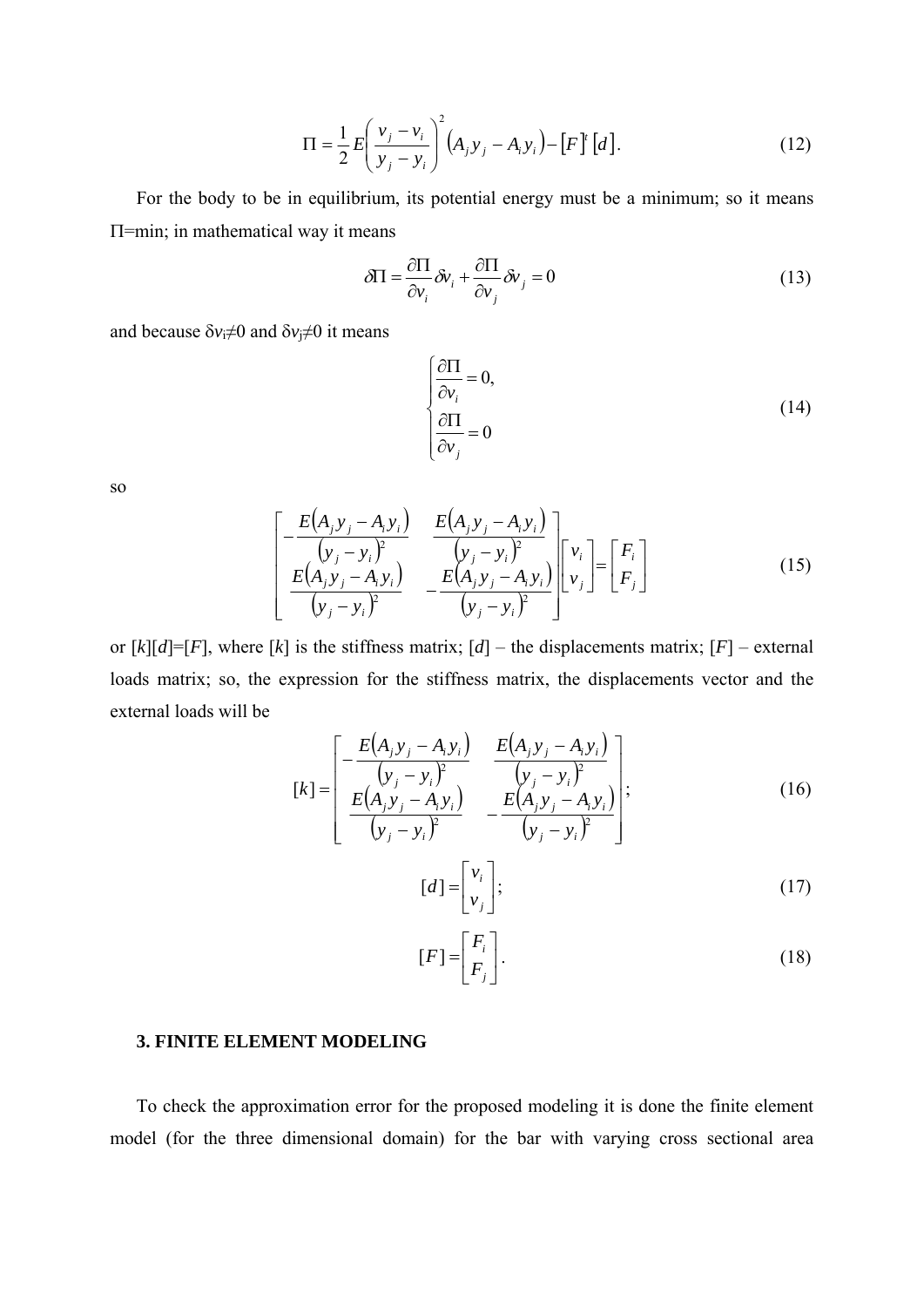presented in figure 2. The finite element model is done by using CATIA V5R10 and it is presented in figure 3. On the upper face of the bar is acting a distributed load.



Fig.3 *The finite element model done in CATIA V5R10*

# **4. RESULTS**

 After computation there are obtained the displacements and Von Misses stresses fields which are shown in figure 4.



# Fig.4 *The results after finite element model computation*

 The parameters value used in simulation are: material: steel; applied load: *F*=500 N; length of the bar:  $l=2000$  mm; cross sectional diameters:  $d_i=200$  mm,  $d_i=600$ mm.